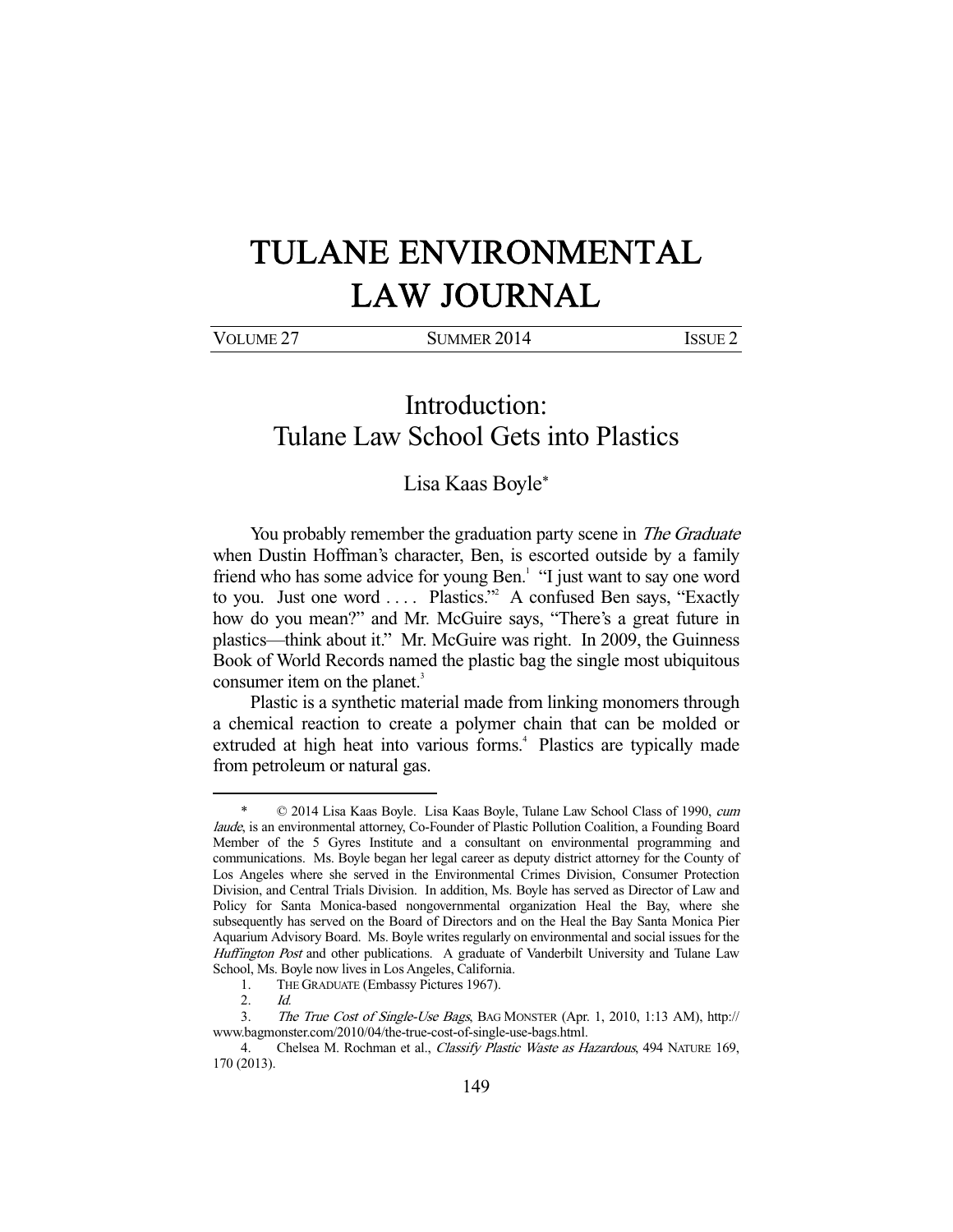Here in Louisiana, lots of folks know about plastics. The Louisiana Chemical Association Web site presents a patriotic version of Louisiana's petrochemical history:

 Louisiana rests on the graves of dead dinosaurs, a Jurassic Park of oil and natural gas that was compressed into the bowels of the earth eons ago. That deposit of mineral resources first fueled the refineries that were built early in the past century and later provided natural gas, the boiler fuel and feedstock on which the chemical industry was built. Add to this remarkable gift of nature, two magnificent, God-given routes to the sea the majestic, mighty Mississippi River and the Calcasieu Basin—and the availability of vast tracts of land adjacent to these vital commercial arteries, and you get an unbeatable scenario.

 The stories about the Louisiana chemical industry's contribution to victory in World War II are legend. Our industry provided octane boosters that gave the British Spitfires air supremacy over Hitler's Messerchmitts, synthetic rubber that replaced natural rubber supplies because of the war in the Pacific, aluminum ore, and processed military fuels resulting in Allied victory.

 After the war, the American population boomed. Years of sacrifice and rationing resulted in the transition of the economy from military manufacturing to the production of consumer goods. The Louisiana chemical industry experienced a boom. Plants began popping up in and around Lake Charles and in the corridor between Baton Rouge and the Gulf of Mexico. An elaborate grid of pipelines began taking shape with plants providing raw materials to each other, creating a strong and symbiotic manufacturing base.

 In 1959 several of those plants organized the Louisiana Chemical Association, a group that has grown to 63 companies operating more than 100 sites across Louisiana. The association was well positioned to welcome the growth that followed in the 1960s when Governor John McKeithen led the enactment of a package of bills that dubbed Louisiana "The Right to Profit State." McKeithen then trotted the globe inviting new industry to locate here, and he was wildly successful.<sup>5</sup>

Utilizing its bountiful supply of petroleum and natural gas, Louisiana makes over 600 petroleum products—Louisiana is second in the nation in primary production of petrochemicals.<sup>6</sup>

 I learned about the petrochemical industry thanks to Greenpeace, my first client as a student-attorney in the Tulane Environmental Law

-

<sup>5.</sup> Our History, LA. CHEM. ASS'N, http://www.lca.org/about/our-history/ (last visited Mar. 27, 2014).

 <sup>6.</sup> History & Culture, DIV. OF ADMIN., STATE OF LA., http://doa.louisiana.gov/about\_ economy.htm (last visited Mar. 27, 2014).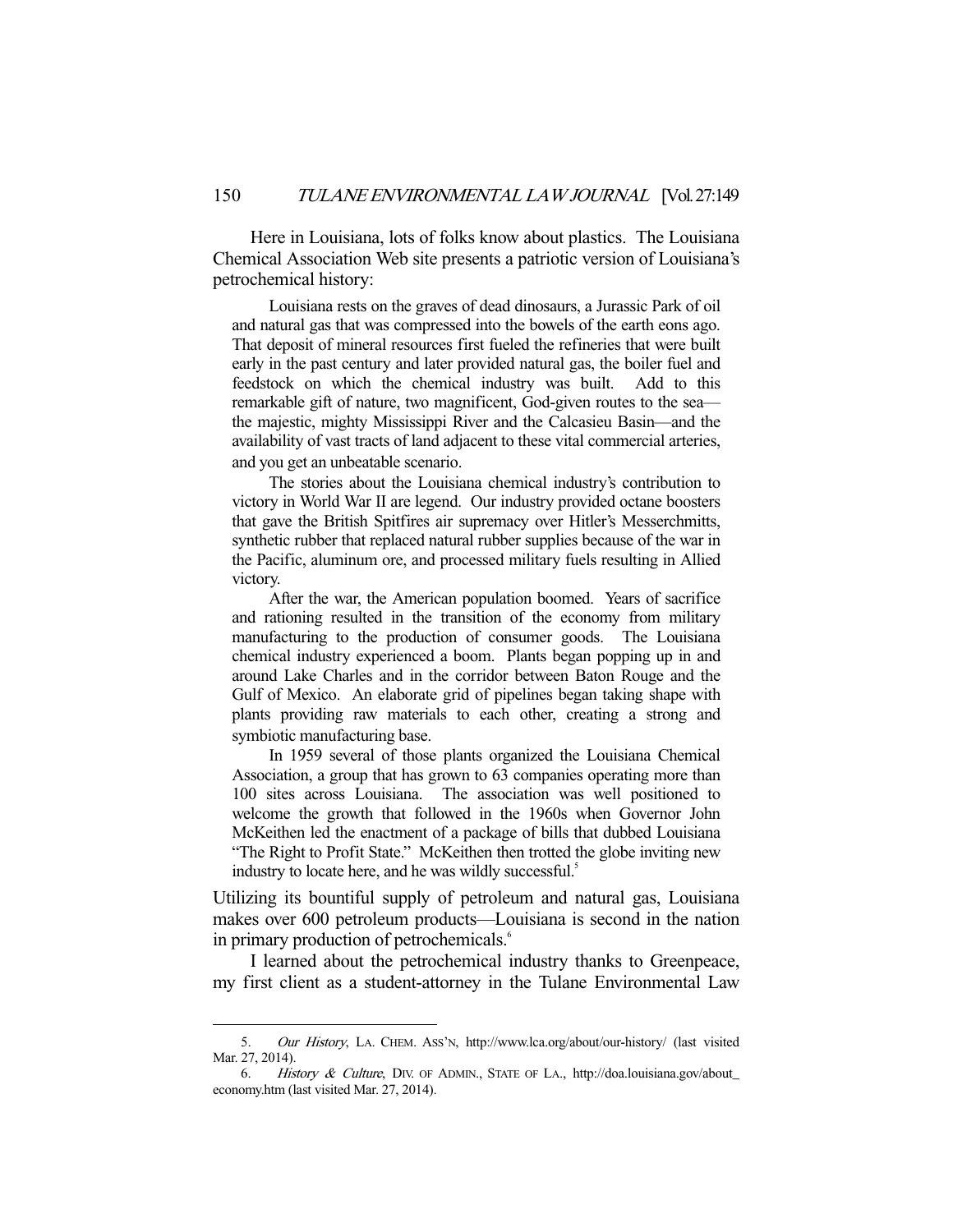Clinic. Unlike Mr. McGuire, the plastics whisperer in The Graduate, Greenpeace did not see such a bright future in plastics. They were one of the first major environmental groups to pay attention to the environmental harms associated with plastics, from the extraction of oil and gas and chemical production through disposal and the buildup of nonbiodegradable waste in our environment.

 Greenpeace came to the Tulane Environmental Law Clinic in my final year of law school to protest a long-standing display at the state building in Baton Rouge housing the Department of Natural Resources (DNR). The Louisiana Chemical Association had dominated the lobby of the DNR with a display touting the wonders of plastics. Plastics are wonderful for many uses including computers, helmets, and artificial limbs. Plastics are also harmful. The harmful uses of plastics are evident on the beach and in the ocean: disposable, single-use plastics—thrown away minutes after they are used—like bags, cups, bottles, straws, styrofoam fast-food containers, and plastic utensils. While these plastics are the most profitable for manufacturers, they are the most harmful to the environment. The lobby display at the DNR did not feature plastic pollution or mention the relationship between plastic production and "Cancer Alley," the stretch of the Mississippi from New Orleans to Baton Rouge where over 20% of the nation's chemicals are produced. Greenpeace wanted to put up an alternative display with facts about what plastics production and disposal does to health and the environment and were getting nowhere. Greenpeace wanted to tell the story documented by Professor Robert D. Bullard, considered the father of "environmental iustice":

 The South is characterized by "look-the-other-way environmental policies and giveaway tax breaks." It is our nation's Third World where "political bosses encourage outsiders to buy the region's human and natural resources at bargain prices." Lax enforcement of environmental regulations have left the region's air, water, and land the most industrybefouled in the United States.

 Toxic waste discharge and industrial pollution are correlated with poorer economic conditions. Louisiana typifies this pattern. Nearly threefourths of Louisiana's population—more than 3 million people—get their drinking water from underground aquifers. Dozens of the aquifers are threatened by contamination from polluting industries. The Lower Mississippi River Industrial Corridor has over 125 companies that manufacture a range of products including fertilizers, gasoline, paints, and plastics. This corridor has been dubbed "Cancer Alley" by environmentalists and local residents. Ascension Parish typifies what many people refer to as a toxic "sacrifice zone." In two parish towns of Geismer and St.